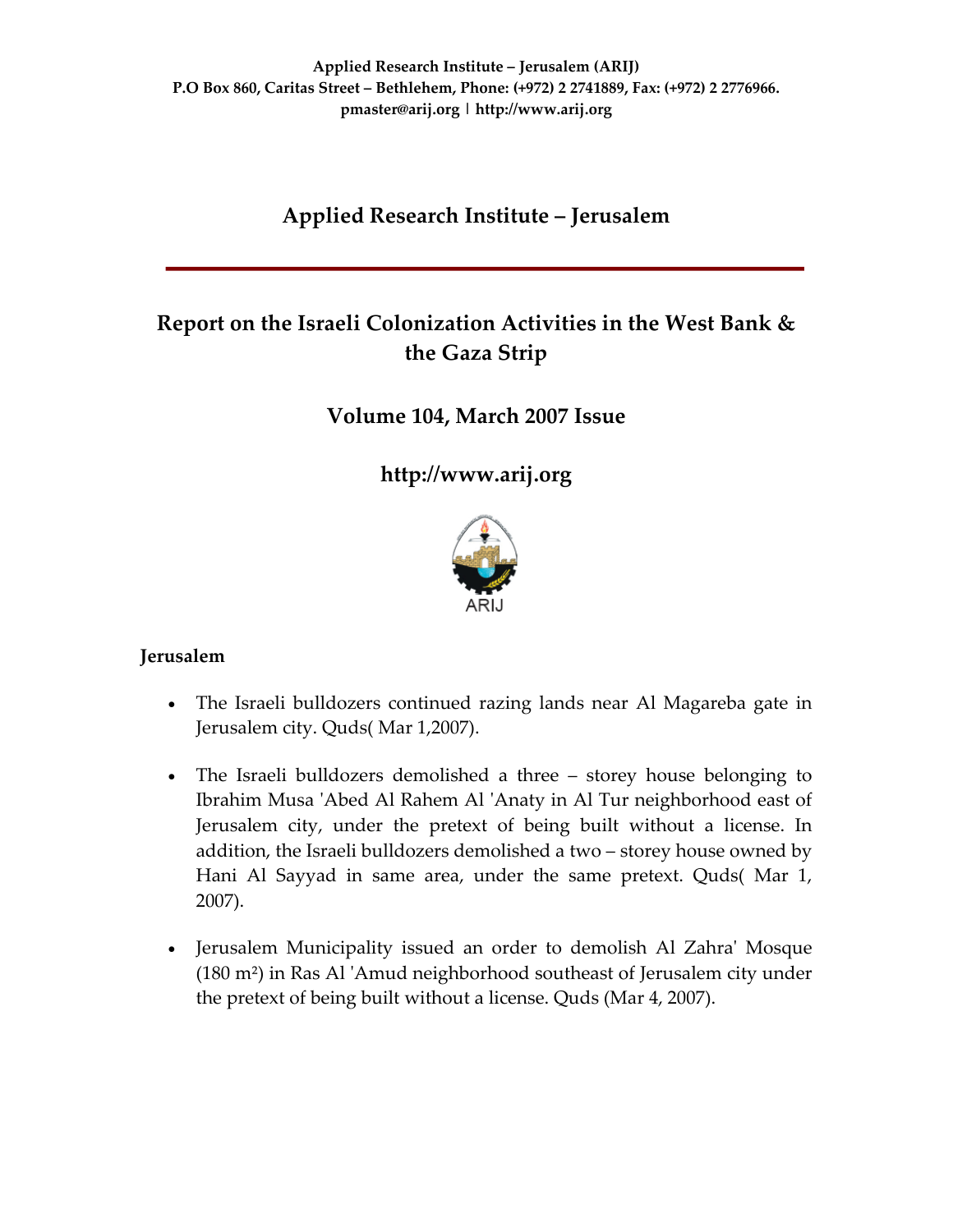- The two-storey house of Ghalya family is threatened of demolition by the Israeli forces in in Jabal Al Tur east of Jerusalem city under the pretext of being built without a license. Wafa (Mar 6, 2007).
- Jerusalem Municipality and the Israeli Ministry of Interior postponed the implementation of military orders that stipulated the demolition of 470 Palestinian houses located in Al Tur area east of Jerusalem city until the end of this year (2007). Quds (Mar 7, 2007).
- The IOF aggressed on the house of Muthfar Hassan Muhammad Abu Roomy in Al 'Ezariya village east of Jerusalem city, carried out an intensive house search and caused severe damages to the properties. Wafa (Mar 8, 2007).
- The Israeli Ministry of Housing and Construction is planning to construct a bridge linking the entrance of Al Mugrabi Gate with the Temple Mount in Jerusalem city. Haaretz ( Mar 8,2007).
- The Israeli authorities handed out Palestinian families from Wadi Al Hummus area in Sur Bahir village to the southeast of Jerusalem city military warnings to demolish their houses under the pretext of being built without licenses. Among the owners, the following was known: Ahmad Khalil Mahmud ʹAton (200 m²). Wafa & Quds ( Mar 12,2007).
- The Israeli bulldozers demolished a two-storey building belonging to Musa ʹAtun in the Wadi Al Hummus area in Sur Bahir village southeast of Jerusalem city, under the pretext of being built without a license. In addition, the Israeli bulldozers demolished another house owned by Ali Ismaʹil Abu Sarhan in the area. Quds & Wafa( Mar 14,2007).
- The Israeli bulldozers continued the excavation works in the area of Al Magharbah Gate which leads to Al Aqsa Mosque in the old city of Jerusalem . Wafa ( Mar 19,2007).
- The IOF broke into Al Ram town to the north of Jerusalem city and took over several numbers of Palestinian houses, and caused severe damages to the properties. Wafa ( Mar 20, 2007).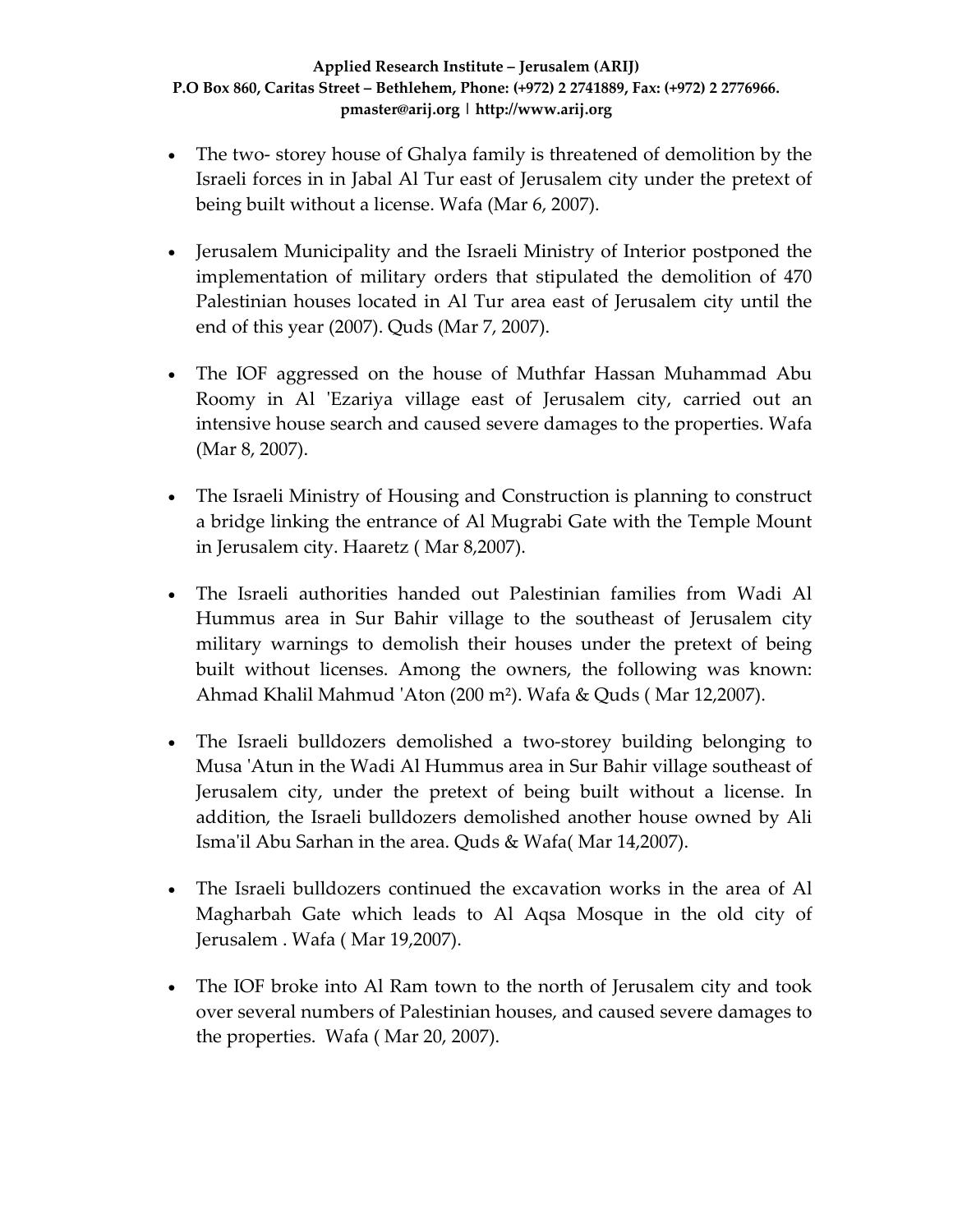- The Israeli bulldozers demolished the 100 m² house of Muhammad Hanak and the house of Al Natsha family in Al Sheikh Jarah and Wadi Qaddum neighborhoods in Jerusalem city, under the pretext of being unlicensed. On the other hand, the Israeli authorities threatened to demolish the house of Sami Al Rigby from Silwan city under the pretext of being built without a license. Wafa ( Mar 20, 2007).
- The Israeli authorities threatened to demolish 6 Palestinian houses and part of Burj Al Laqlaq in Bab Hatta neighborhood in the old city of Jerusalem . Quds ( Mar 29,2007) .

# **Bethlehem**

- The Israeli forces broke into the village of Beit Fajjar, to the south of Bethlehem city and aggressed on Al 'Zakat' committee and a kindergarten and caused severe damages to the properties. Maʹan news (Mar 7, 2007).
- The IOF completely closed Dar Al Qur'n headquarter and Kindergarten in Al Khader town to the west of Bethlehem city causing severe damages to the properties. Wafa & Quds (Mar 7, 2007).
- The Israeli bulldozers continued razing lands in Umm Salamuna village to the south of Bethlehem , in order to construct the Segregation wall. Maʹan news (Mar 8, 2007).
- The Israeli authorities handed out residents of Beit Jala city an extension to military order # (99/ 04/ T) issued on December 30, 2004 and stated the confiscation of 3 dunums of Beit Jala lands to construct a military road. Quds (Mar 15, 2007).
- The Israeli bulldozers demolished the house of Da'oud Sbeih Rabay'a in Al 'Ubeidiya town east of Bethlehem city. Wafa (Mar 21, 2007).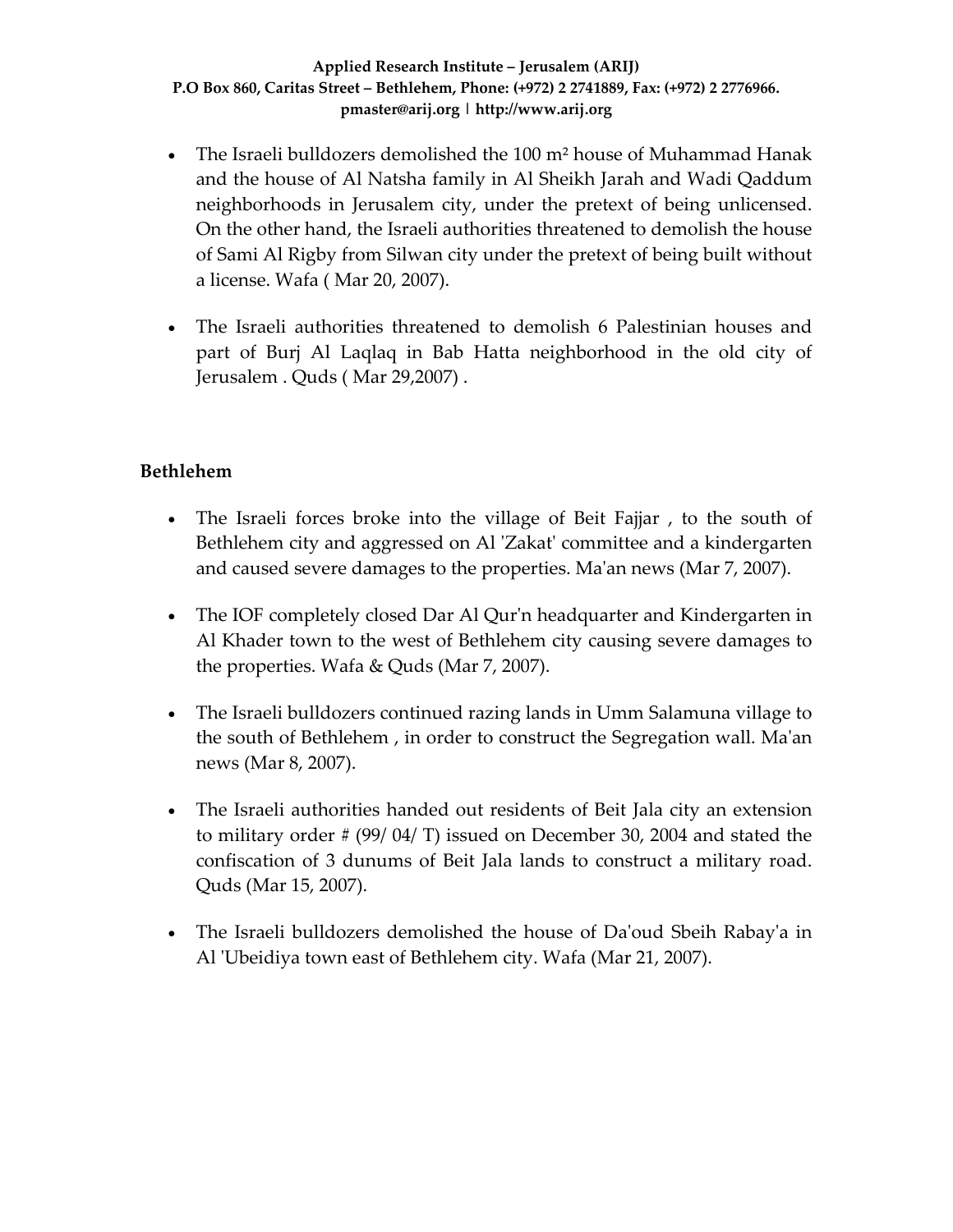# **Ramallah**

- The Israeli authorities handed out military warnings to several numbers of landowners in Al Beira city south of Ramallah to confiscate lands located in the area of Wadi Al 'Ein adjacent to the settlement of Pesagot southeast of Ramallah city. Quds (Mar 5, 2007).
- The IOF broke into the Palestinian military intelligence headquarters in Um al Sharayet neighborhood southwest of Ramallah city, seized legal weapons, destroyed offices, and caused severe damages to the properties. Quds (Mar 8, 2007).
- The Israeli forces stepped up their military procedures at ʹAtara checkpoint, north of Ramallah city in the occupied West Bank . The Israeli soldiers strictly checked ID cards' car permits. Ma'an news (Mar 13, 2007).
- The IOF staged into Surda village to the north of Ramallah city and took over the house of Sami Yusef Hussein. Wafa (Mar 13, 2007).
- The IOF staged into Ramallah city and closed two Palestinian associations and another center for two years, and caused severe damages to the properties. Quds( Mar 19,2007) .

# **Qalqilyia**

- The IOF erected a temporary checkpoint at the eastern entrance of Qalqiliya city, and obstructed the movement of Palestinians heading to their destinations. Wafa (Mar 3, 2007).
- The IOF staged into Jayyus town northeast of Qalqiliya city and took over several numbers of Palestinian houses, causing severe damages to the properties. Maan (Mar 7, 2007).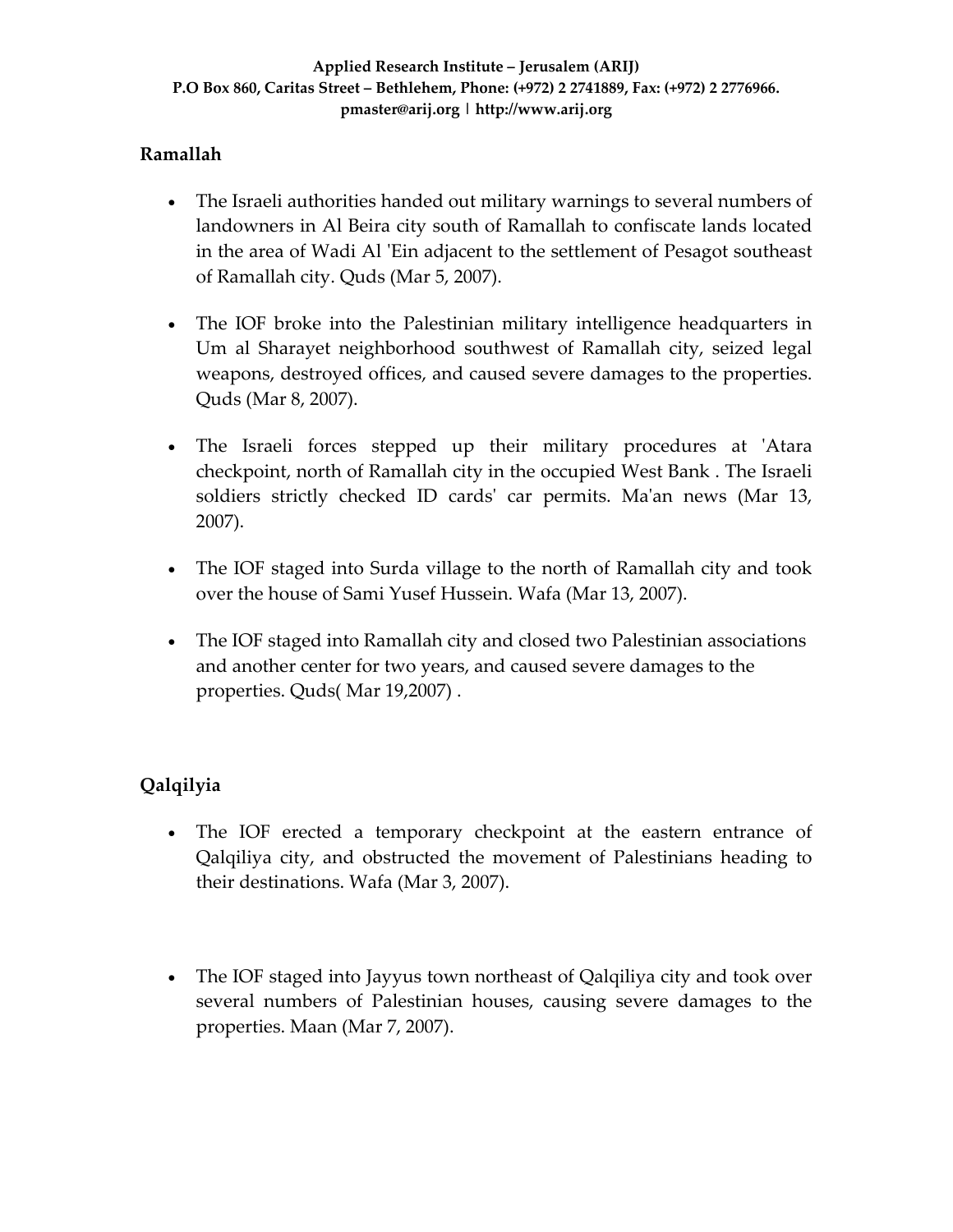- The Israeli forces erected a checkpoint at the eastern entrance of Qalqilyah city. Maan news (Mar 9, 2007).
- The Israeli authorities issued military order  $\# (95/20/T)$  to confiscate 17 dunums and 400 square meters from the lands of Qaliqilya city and Azzun town east of the city to expand the military point located at the eastern entrance of the city. Wafa (Mar 13, 2007).
- The IOF erected two temporary checkpoints at the eastern and southern entrances of Qalqiliya city, and obstructed the movement of Palestinians. Wafa (Mar 17, 2007).
- The Israeli bulldozers demolished the 350 square meters house of Bassam Musa Yameen in Jit town to the east of Qalqiliya city, under the pretext of being built without licenses. Wafa & Quds (Mar 20, 2007).
- The Israeli bulldozers demolished an agricultural shed belonging to Mohammed Hassan Mara'beh in the village of Ras 'Atiya, southeast of Qalqiliya city. The village of Ras ʹAtiya is one of 6 villages in Qalqilia governorate that is located behind the Segregation wall path. Wafa & Maʹan news (Mar 21, 2007).
- Israeli authorities endorsed an order to confiscate 80 dunums of Palestinian land in the towns of Jayyus and Azzun north of Qalqilia city to construct a new section of the Segregation Wall. Maʹan news & Wafa (Mar 25, 2007).

# **Tubas**

- Israeli occupation forces commenced their militarized training activities in Khirbet Samara east of Tubas city. Wafa (Mar 6, 2007).
- The Israeli bulldozers continued digging trenches in Al Beqa'a Ash Sharqiya area east of Tubas city to establish an infrastructure for future Israeli settlements in the area. Wafa (Mar 6, 2007).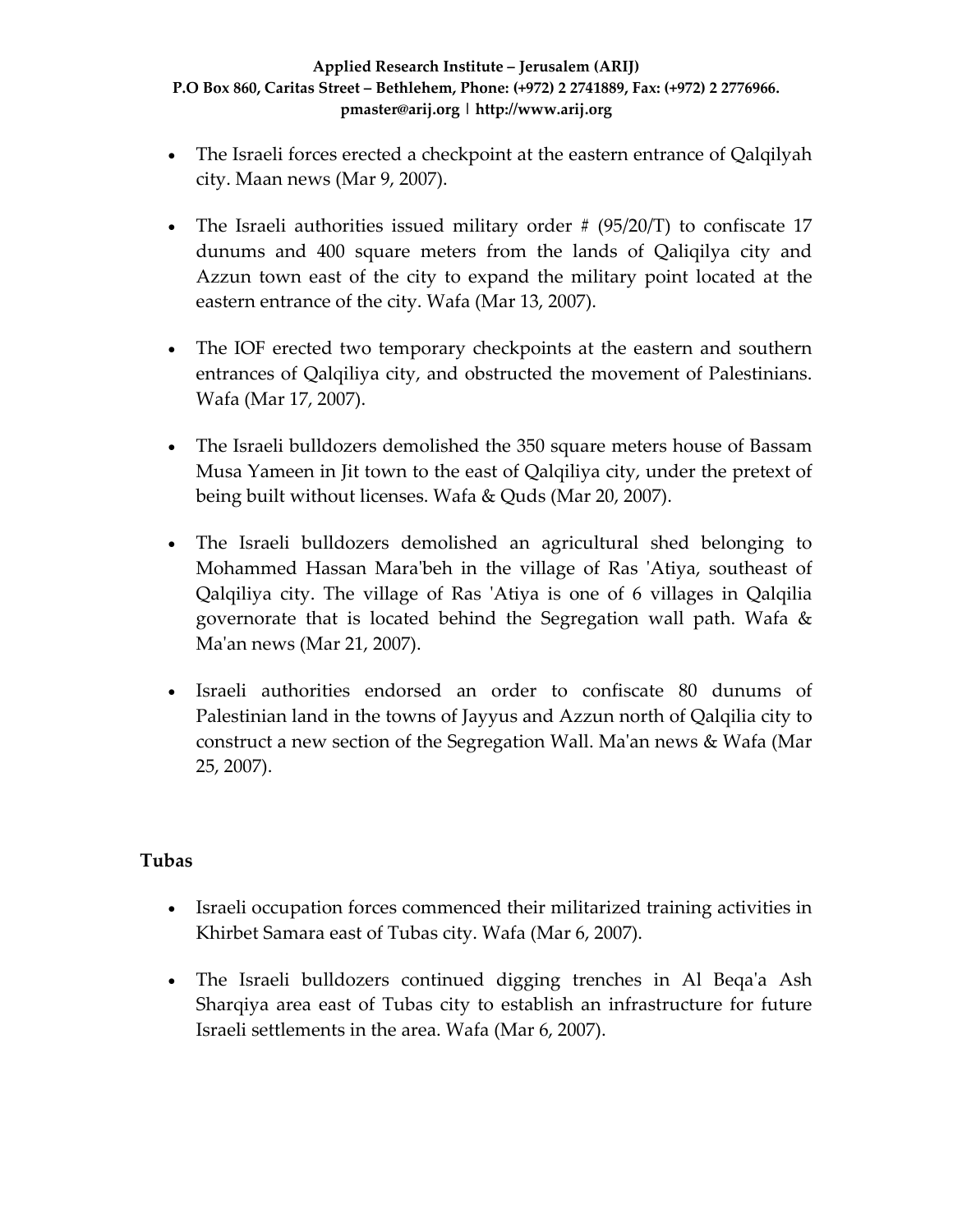- The Israeli forces at Tayasir checkpoint east of Tubas city prevented Palestinian farmers from transferring seedlings to Wadi Al Malih area east of the city at favor of cultivating the lands. Wafa( Mar 7,2007).
- Several numbers of caravans were added to the Israeli southern settlements in the valleys. Wafa (Mar 8, 2007).
- The IOF hindered Palestinian landowner s from accessing their agricultural lands in Wadi Al Malih area east of Tubas city, claming that they are not residents of the area. Wafa (Mar 10, 2007).
- The Israeli bulldozers razed vast areas of Palestinian agricultural lands in Um Al Qba area in Madarib Al Malih North of the Jordan Valley .Wafa ( March 14, 2007).
- The IOF prevented Palestinian cars from accessing road #90 near the Jordan River east of Tubas city. Quds (Mar 14, 2007).
- The IOF erected one temporary checkpoint at 'Aqqaba town entrance north of Tubas city, and obstructed the movement of Palestinians accessing the checkpoint to their destinations. Wafa (Mar 19, 2007).
- The IOF added several numbers of caravans in Al Hamamat region east of Tubas city. Wafa (Mar 19, 2007).
- The Israeli Army transferred Tayaseer checkpoint east of Tubas city into a crossing border. Wafa (Mar 19, 2007).
- The IOF erected a temporary checkpoint at the entrance of Tammun town southeast of Tubas city. Wafa ( Mar 20,2007).
- The Israeli Occupation Forces continued their militarized training activities at the eastern slopes of Tubas city. Wafa (Mar 21, 2007).
- The IOF completed the construction of a new road on Palestinian agricultural lands near the Israeli settlement of Beqaʹot east of Tubas city. Lands belong to residents of Tammun village southeast of Tubas city. Wafa (Mar 24, 2007).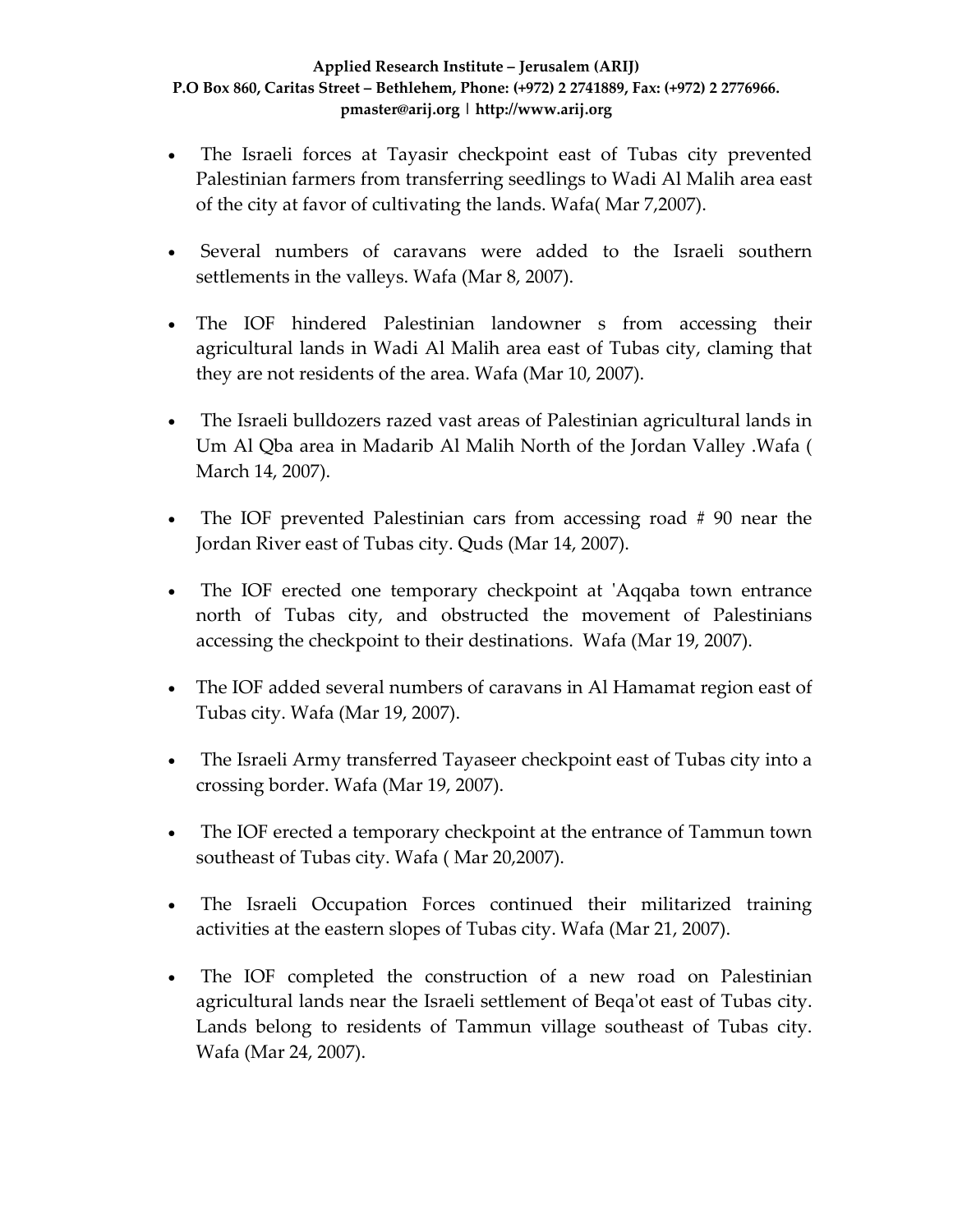- Settlers of Bega'ot and Ro'i settlements southeast of Tubas city continued razing lands near the settlements to construct new a infrastructure in the area. Wafa (Mar 25, 2007).
- The IOF continued adding caravans to Al Hamamat region east of Tubas city Wafa (Mar 31, 2007).

# **Hebron**

- The IOF erected a temporary checkpoint on the road connecting Dura and Adh Dhahiriya towns southwest of Hebron city, and obstructed the movement of Palestinians heading to their destinations. Wafa (Mar 1, 2007).
- The IOF broke into the Islamic charitable Society in Ash Shuyukh town east of Hebron city, and seized some of the charityʹs properties, causing severe damages. Wafa (Mar 4, 2007).
- Number of checkpoints in Al Karaj and Al Saray'a areas in Yatta town south of Hebron city, and hold up many Palestinian cars and obstructed their movement while heading to their destinations. Wafa (Mar 6, 2007).
- The IOF broke into Beit 'Awa town to the south of Hebron city and took over several numbers of Palestinian houses, caused severe damages to the properties. Wafa ( Mar 10,2007)
- The Israeli authorities handed out families of al Rashaida, al Kaʹabna, Saray'a and Ka'abnat Alro'in living in al Msafer area located between the towns of Yatta (south of Hebron city) and Bani Naʹim east of the city military warnings to evacuate the area in order to build the segregation Wall. Wafa (Mar 11, 2007).
- The IOF broke into the village of Zif located on the southern slope of Mount Hebron and aggressed on its Mosque causing damages to the properties.Haaretz ( Mar 13 , 2007).
- The Israeli bulldozers issued two military orders stipulating the confiscation of 2 dunums of lands from Halhul town north of Hebron city,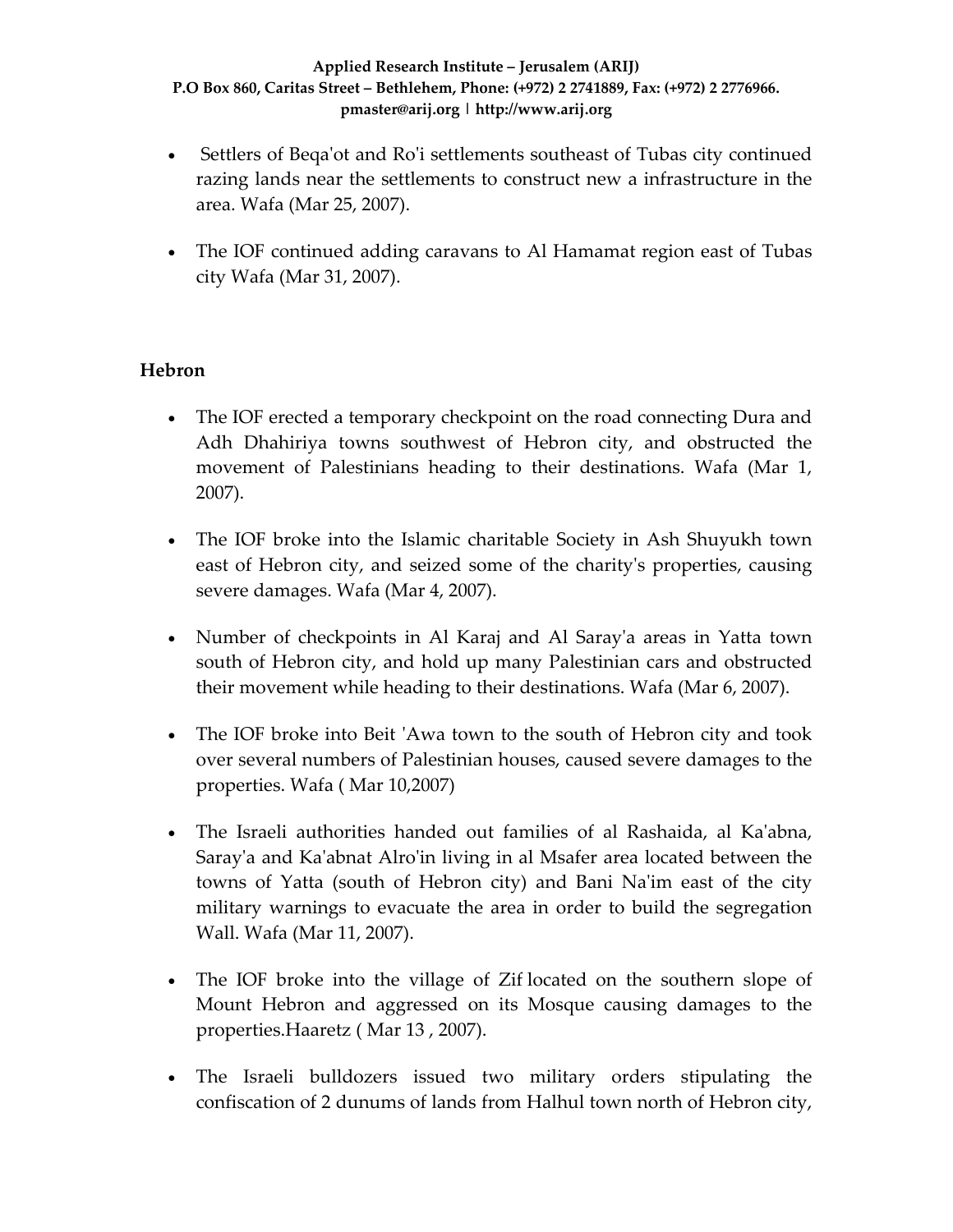in order to establish an Israeli military base and to construct a road connecting the military base with bypass road  $#60$ . Among the owners, the following was known: Ali Musa Abu Yusef. Wafa (Mar 19, 2007).

- Dozens of settlers from Kiryat Arba settlement took over an unoccupied Palestinian building in Wadi Al Nasara neighborhood. The house belongs to Fayez Al Rujby, and is located on the main road between Kiryat Arba settlement and Hebron city. Haaretz & Wafa (Mar 19, 2007).
- The Israeli bulldozers completely demolished a two-storey house belonging to Ibrahim Hasouna Abu Yusif in Halhul town north of Hebron city and turned it into a heap of rubble, under the pretext of being built without a license. In addition, two other Palestinian houses are threatened of demolition under the same pretext. Wafa & Maan (Mar 20, 2007).
- The Israeli bulldozers started razing about 100 dunums of Palestinian agricultural lands in Adh Dhahiriya town south of Hebron city, in order to expand the Israeli stone crusher of Hagay. Among the owners, the following were known: Mahareb Salem Al Waredat and Mahmud Al Tukhman Al Waredat. Wafa & Quds (Mar 22, 2007).
- Israeli Occupation Forces obstructed the movement of Palestinians who were trying to access a temporary checkpoint set by the Israeli soldiers at one of Khursa village junctions southwest of Hebron city. The IOF stopped tens of Palestinian vehicles, and checked their ID cards. Wafa (Mar 24, 2007).
- More than 30 Israeli settlers from Negohot settlement to the west of Dura town south of Hebron city attacked the Palestinian houses in Khirbet Salama village located near the settlement, and caused severe damages to the houses and properties. Wafa & Quds (Mar 24, 2007).
- The IOF broke into Hebron city and took over several numbers of Palestinian houses, and caused severe damages. Wafa (Mar 27, 2007).
- The Israeli settlers of Karmei Zur north of Hebron city prevented Palestinian farmers from Halhul town north of the city from accessing their 5 dunums of agricultural lands planted with Almond and Vine trees. Wafa (Mar 29, 2007).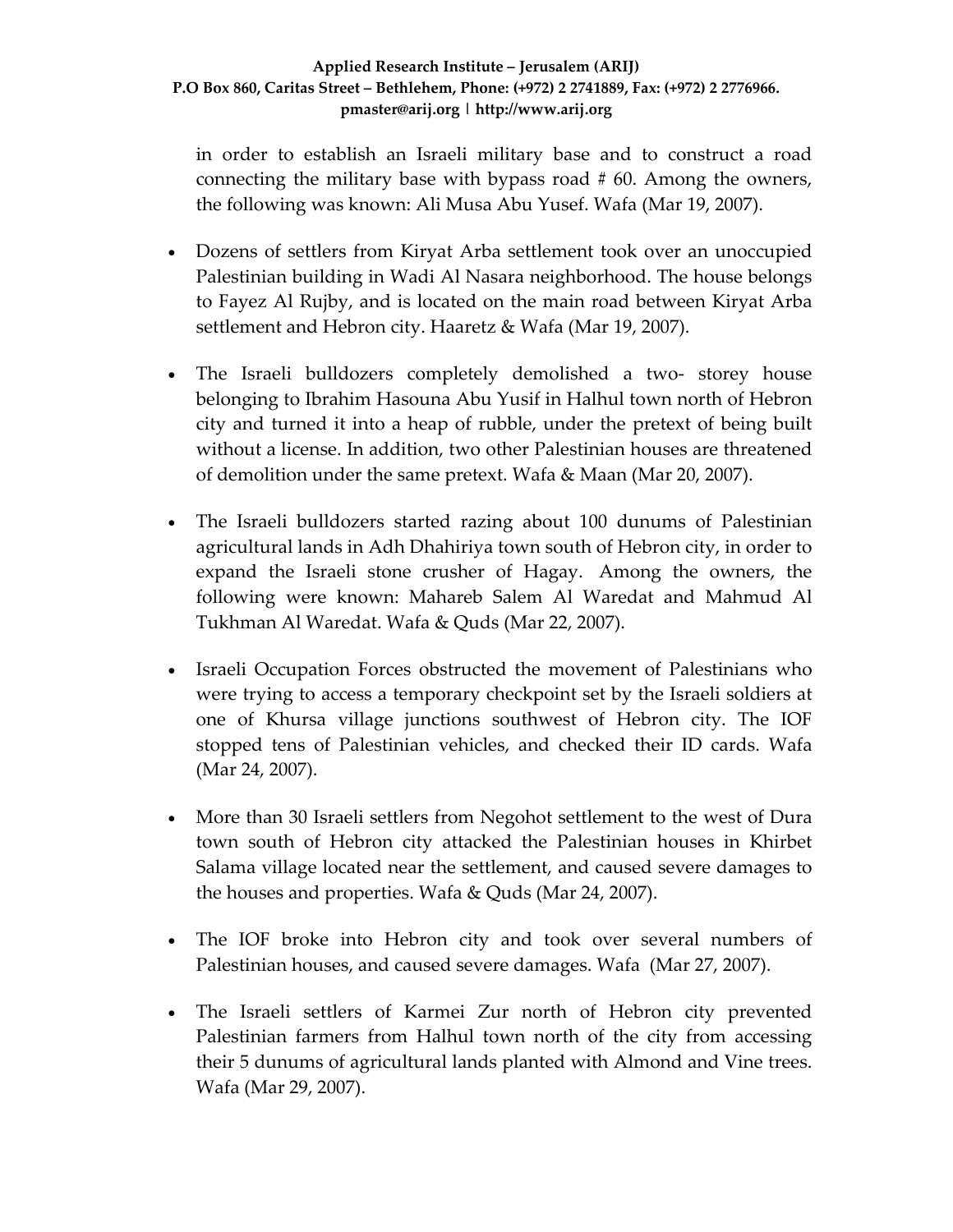### **Nablus**

- The Israeli forces invaded El Far'a camp northeast of Nablus city and hindered residents from leaving their houses. Maan ( Mar 1,2007) .
- The IOF broke into the neighborhoods of Al Qasariya, Al 'Aqaba and al Qayroun in Nablus city, took over several numbers of Palestinian houses and transformed them into military points. Quds(Mar 1, 2007).
- The Israeli bulldozers started razing lands in Jabal Ebal north of Nablus city. It is worth mentioning that the site outlooks the western, eastern and southern parts of the city. Wafa (Mar 3,2007).
- The Israeli forces relocated Yezhar military checkpoint, just some 500 meters away from Huwwara checkpoint, to the south of Nablus city. Ma'an news (Mar 5, 2007).
- The Israeli Forces declared that Huwwara military checkpoint south of Nablus city as closed military zone. Wafa ( Mar 7,2007).
- The Israeli Occupation Forces stormed Ras Al'ain, Tal'at al Tur, Khallet al ʹAmoud neighborhoods and Tell Street in Nablus city, and took over several numbers of Palestine houses. Wafa( Mar 8,2007).
- The IOF erected a temporary checkpoint near Al Badhan village northeast of Nablus city and detained a number of Palestinian cars, under the pretext of searching them. Wafa ( Mar 8,2007).
- The IOF confiscated 100 dunums of Palestinian agricultural lands planted with Olive and Almond trees in Deir Al Hatab village east of Nablus city, according to military order # ( 144 / 05). The confiscated lands are located near Elon Moreh settlement east of the village, and belong to 'Abed Al Ghany ʹAbed Al Rahem Al ʹHmad. Quds(Mar 13, 2007).
- The Israeli forces took over several numbers of houses in the Ma'ajin and Ras Al Ein areas west of Nablus city, and turned them into military posts. Maan & Quds( Mar 17,2007).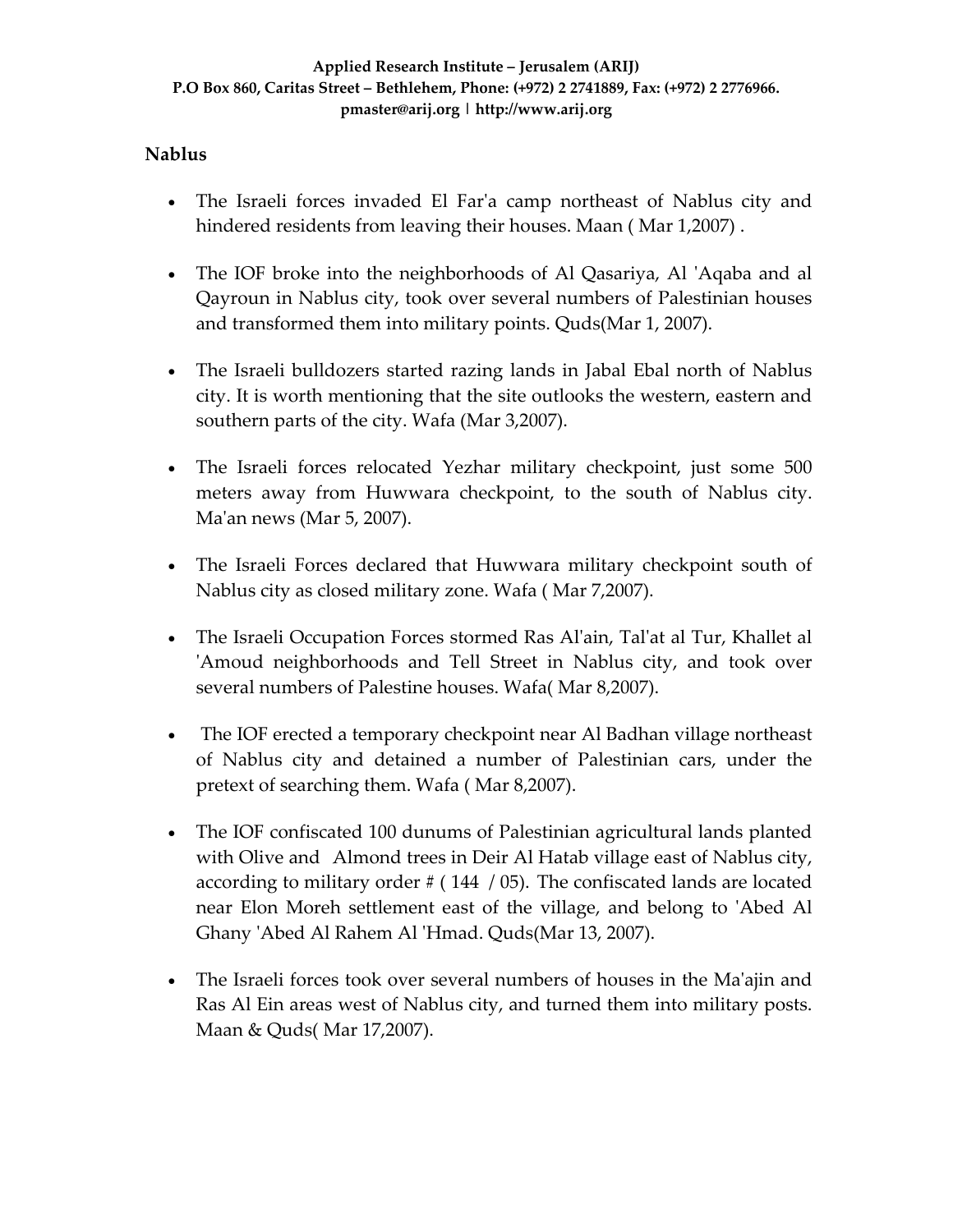- The Israeli forces raided Balata refugee camp, east of Nablus city, erected temporary military posts and occupied several Palestinian houses. Maʹan (Mar 18, 2007).
- The Israeli settlers of Barqan Industrial zone southwest of Nablus city confiscated 188 dunums of Kifl Haris agricultural lands to expand the settlement boundaries. The confiscated lands belong to Suleiman Mahmud Shamlawy. Quds( Mar 20,2007).
- The Israeli Forces removed the cement blocks at the entrances of the old town of Nablus city. Quds (Mar 21, 2007).
- Dozens of Israeli military vehicles raided many neighborhoods in Nablus city and ransacked numerous Palestinian homes, turning them into military posts. Maan (Mar 21, 2007).
- The Israeli bulldozers razed more than 30 dunums of Palestinian agricultural lands surrounding Huwwara checkpoint south of Nablus city. The confiscated lands belong to residents of Burin village southwest of the city. Wafa (Mar 25, 2007).
- The IOF broke into the house of E'wyjaan family in Habla neighborhood in the old town of Nablus city and caused severe damages to the properties. Wafa (Mar 25, 2007).
- The IOF erected a military watch point at the entrance of Burqa village northwest of Nablus city and another one at the house of Sbeih Saif. It is worth mentioning that the Israeli settlers started razing lands inside the evacuated settlement of Homesh settlement that was established on Palestinian lands east of the village. Wafa (Mar 26, 2007).
- Tens of Israeli settlers from the evacuated settlement of Homesh northwest of Nablus city closed the main Water Tank installed inside the settlement and supplies water to residents of Silat adh Dhahr town, northwest of the city. In addition, the IOF took over several numbers of Palestinian houses located near the settlement and transformed them into military observation points. Among the owners, the following was known: Maʹmmon Abu Dyyak. Wafa( Mar 28,2007).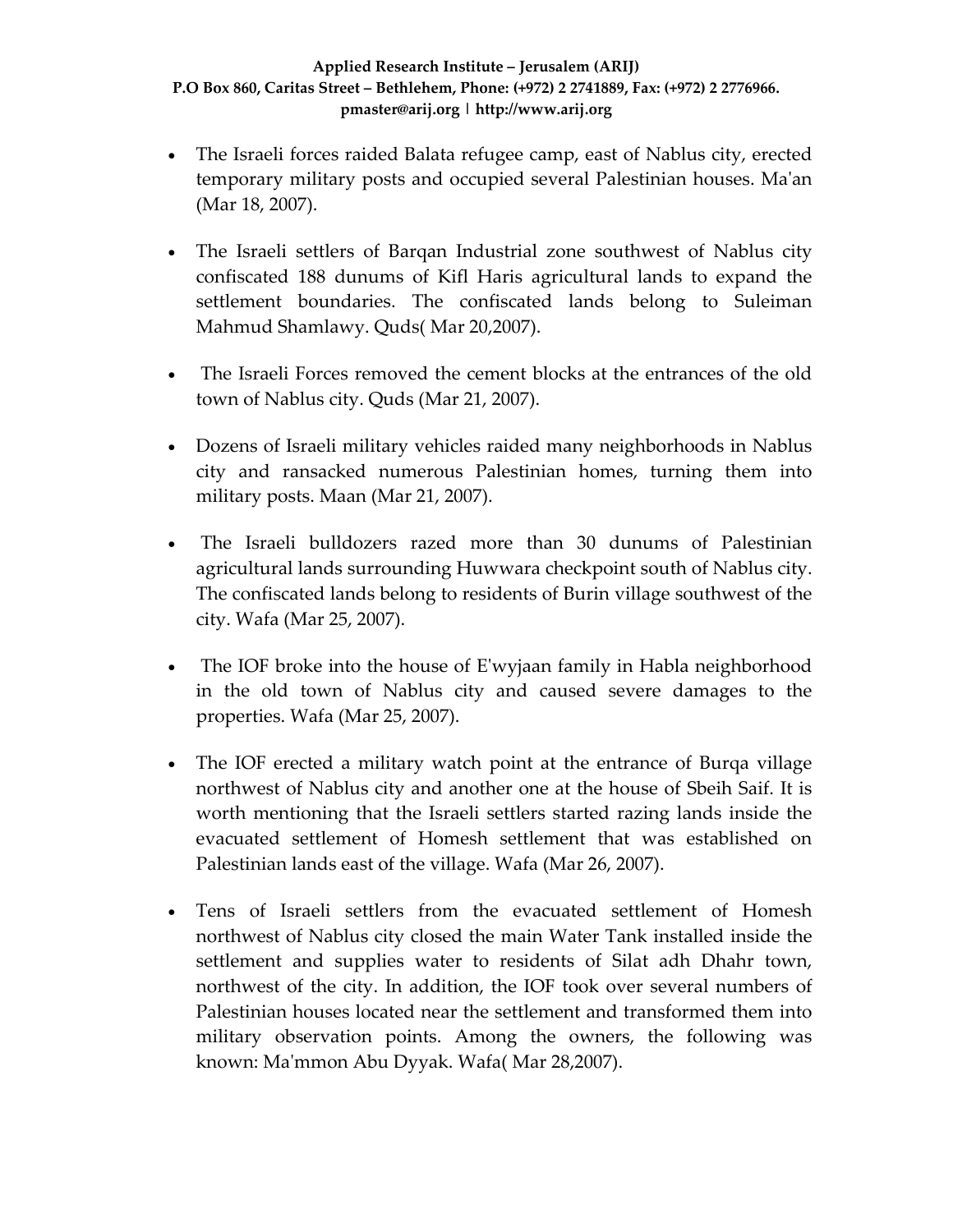## **Salfit**

- The IOF erected a number of checkpoints surrounding the villages of Haris, Deir Istiya and Wadi Qana north of Salfit city, and obstructed the movement of Palestinian residents. Wafa & Quds (Mar 5, 2007).
- The IOF erected one temporary checkpoint near Marda town to the north of Salfit city, and obstructed the movement of Palestinian citizens. Wafa (Mar 17, 2007).
- The IOF broke into Bruqin town east of Salfit city and erected one temporary checkpoint at the eastern entrance of the town. Wafa (Mar 23, 2007).

# **Jenin**

- The Israeli bulldozers razed vast areas of Palestinian agricultural lands planted with Olive trees in Yaʹbud village southwest of Jenin city. The razing process is being carried out according to the military order that was issued on (Feb 27, 2007) and stipulates the confiscation of 199 dunums of lands for constructing an Israeli bypass road in the area. Wafa (Mar 6, 2007).
- The IOF erected a temporary checkpoint at the entrance of 'Arraba village southwest of Jenin city, and obstructed the movement of Palestinians heading to their destinations. Wafa (Mar 6, 2007).
- The IOF uprooted tens of Olive trees near the Segregation Wall path in Zabuba village northwest of Jenin city. Quds (Mar 9, 2007).
- The IOF erected a temporary checkpoint in Bier Al Basha village south of Jenin city, and obstructed the movement of Palestinians heading to their destinations. Wafa ( Mar 10,2007).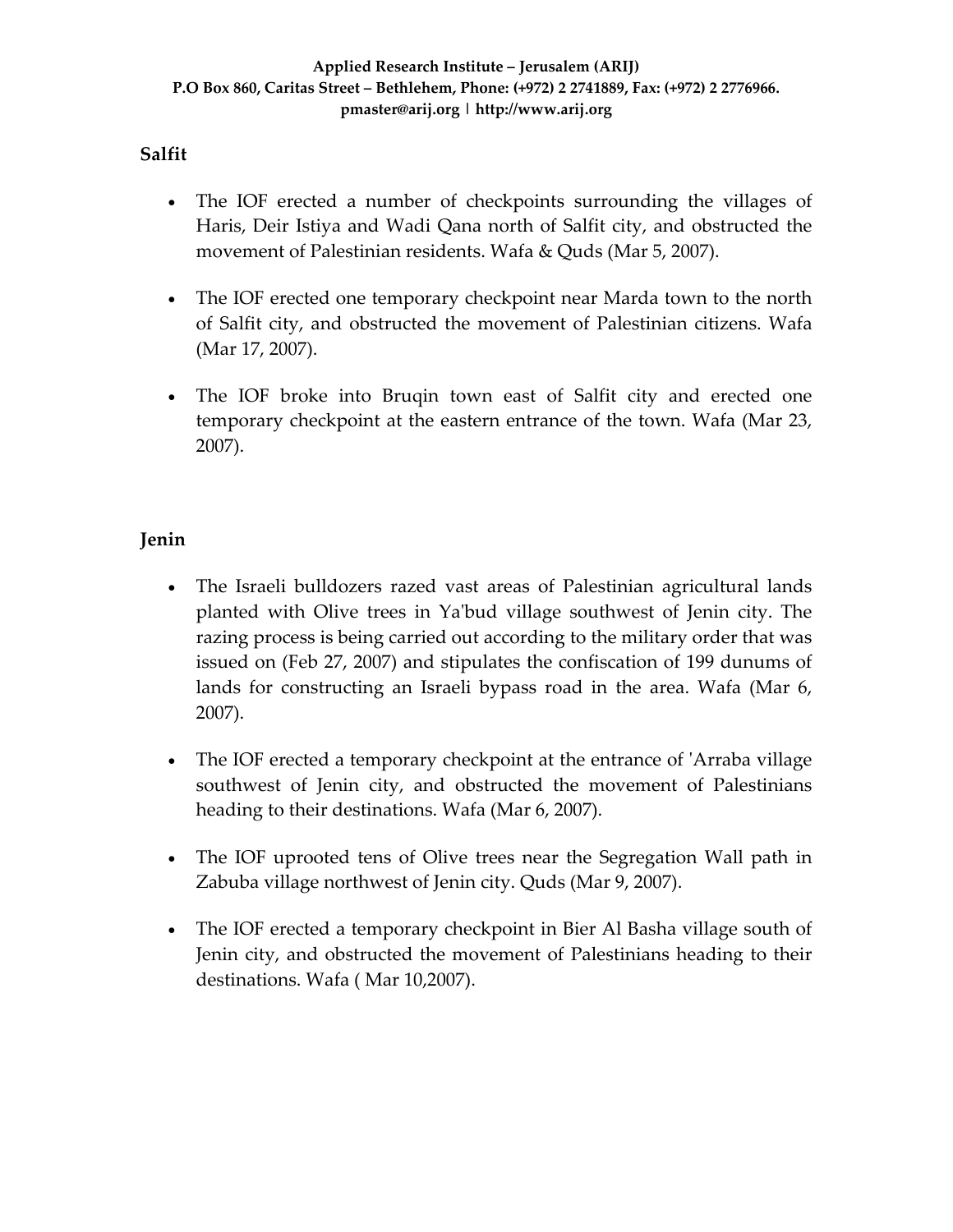- The Israeli authorities handed out 17 military warnings to the residents of Faqqu'a village northeast of Jenin city, in order to construct an agricultural road on 150 dunums of lands for the Israelis use. Quds( Mar 14,2007) .
- The Israeli bulldozers started razing vast areas of lands near the evacuated settlement of Tarselah south of Jenin city. In addition, the IOF constructed cement blocs on Jenin‐Nablus roadway which obstructed the movement of the Palestinian residents. Wafa (Mar 10, 2007).
- The IOF broke into Kafr Dan village to the west of Jenin city, and caused severe damages to the electricity network and the Palestinian houses in the region. Wafa (Mar 28, 2007).
- The IOF erected a military point near 'Ajja village southwest of Jenin city. In addition, the IOF erected several numbers of temporary checkpoints at the southern entrances of Jenin city, and the villages of Fahma, Sanur, Mirka and Al Mansura. Quds (Mar 29, 2007).
- The Israeli bulldozers demolished four Palestinian commercial stores in Barta'a Al Sharqiya village to the west of Jenin city, under the pretext of being built without license. These stores belong to Qabha family. Quds ( Mar 29,2007).
- The Israeli forces staged into Kafr Dan town west of Jenin city, took over several numbers of houses and caused severe damages to the properties. Among the owners, the following were known: Mohammad Darwish, Saleh ʹAshour, Nesfat Nadaf, Hesham Merʹe and Yassen Merʹe. Wafa ( Mar 30, 2007).

# **Tulkarem**

• The IOF broke into Tulkarm refugee camp northeast of Tulkarm city, and took over the house of Saleh Deʹbaas and caused severe damages to the properties. Wafa (Mar 1, 2007).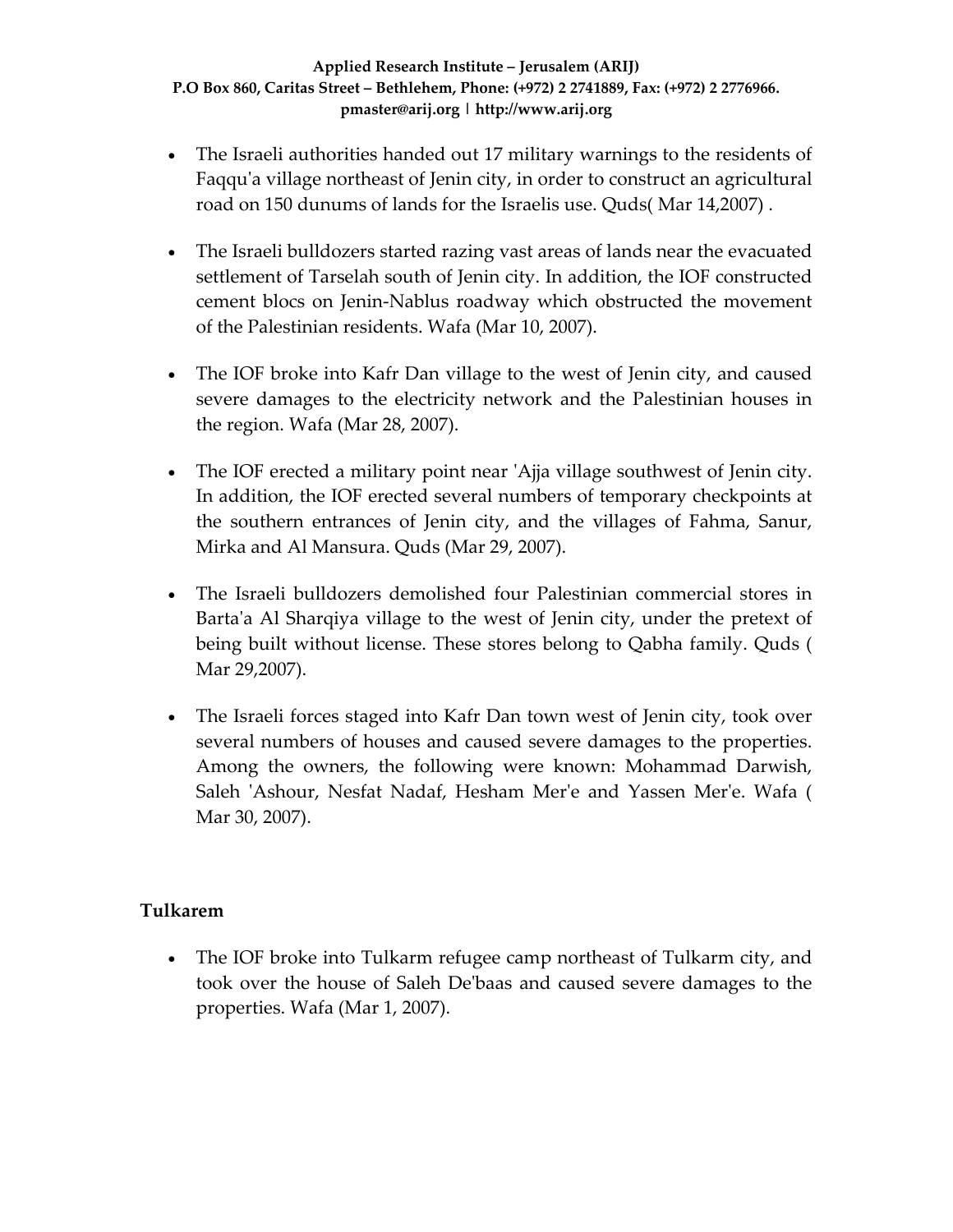- The IOF continued closing the Iron Gate #708 installed west of Far'un village south of Tulkarm city, and prevented Palestinian farmers holding permits from accessing their agricultural lands located behind the Segregation Wall. Wafa & Quds( Mar 5,2007).
- The Israeli authorities prevented Palestinian farmers from Kafr Sur and khirbet Jubara villages south of Tulkarm city, from accessing their agricultural lands located behind the Segregation Wall. Wafa (Mar 7, 2007).
- Israeli soldiers started their militarized training activities, for the third time within two months, in Beit Lid town southeast of Tulkarm city, causing disturbance and fear to the residents. Wafa & Arabs 48 (Mar 16, 2007).
- The Israeli settlers of Avnei Hefetz southeast of Tulkarm city increased their aggressive activities against Palestinians properties in Shufa village southeast of the city. Wafa (Mar 19, 2007).
- The Israeli forces constructed several numbers of tents on hundreds of dunums of lands owned by residents of Burqa, Bizzariya, Al ʹAttara and Kafr Rumman villages. Maʹan news (Mar 25, 2007).
- The IOF erected one temporary checkpoint on Bazzariya Ramin roadway east of Tulkarm city, and obstructed the movement of Palestinian residents. Wafa (Mar 27, 2007).
- The Israeli army broke into the house of Sheikh Bilal Khamis Abu Sfeireh, in Tulkarm city, causing losses. Maʹan news( Mar 27,2007)

### **Gaza**

• The Palestinian ministry of agriculture assured that the estimated losses of the agricultural sector reached to \$1 million US per day due to the Israeli closure of Karni crossing point. Maan (Mar 12, 2007).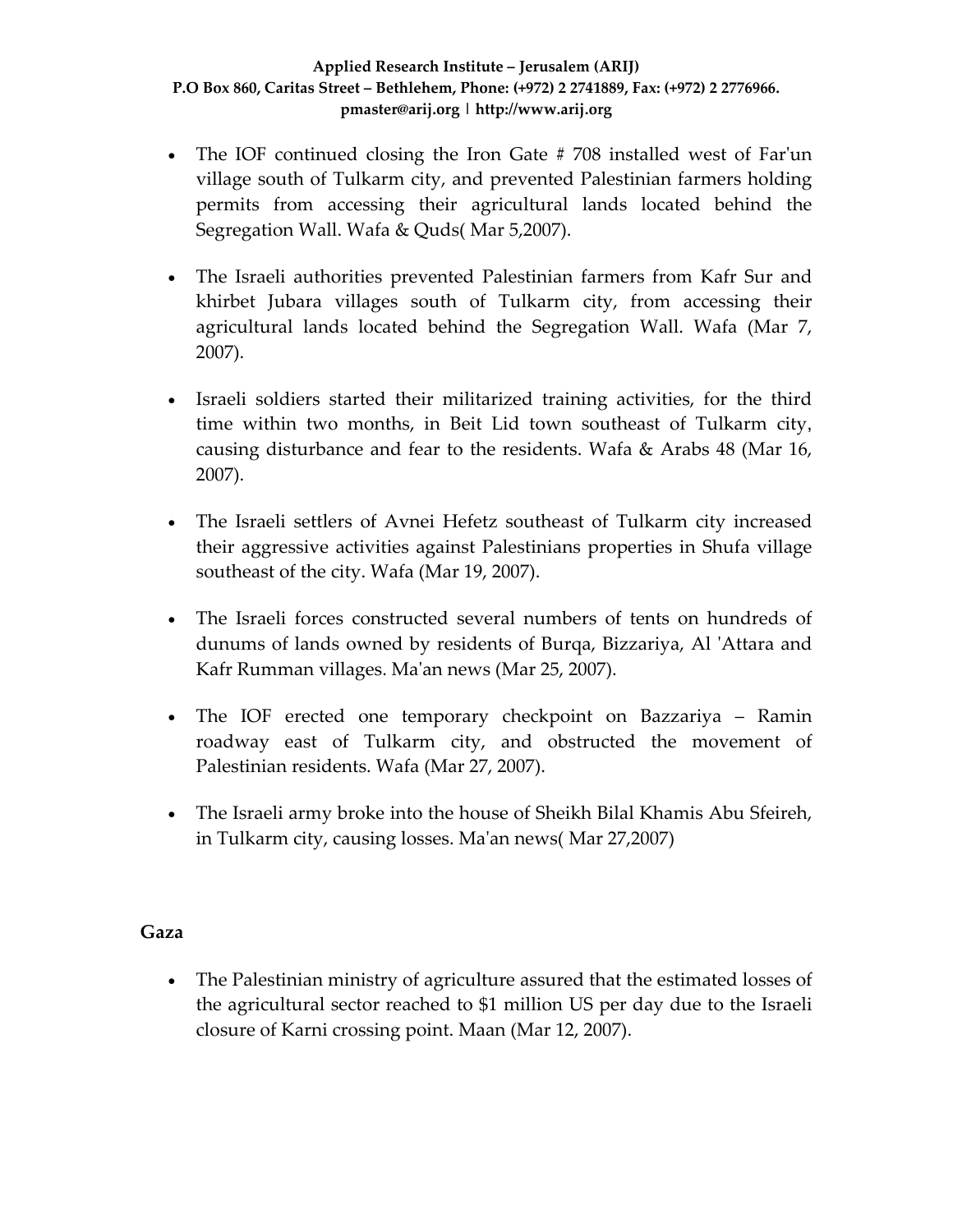• The Israeli bulldozers started leveling and razing vast areas of Palestinian lands in Al Buhiry and Abu Mandel areas east of Al Bureij camp south of Gaza city. Wafa (Mar 20, 2007).

# **Others**

- The Israeli authorities demolished 15 houses, 11 tents and sheds in the unrecognized Bedouin village of At‐Twayyil Abu‐Grul to the north of Negev desert. Arabs 48(Mar 8, 2007).
- The Israeli authorities annihilated 1600 dunums of lands planted with field crops in the Negev belonging to a number of Palestinian families living in the area. Wafa (Mar 14, 2007).
- The Israeli Court of Haifa issued an order to demolish a road leading to the unrecognized Bedouin village of Dar Al Hanoun in Wade ʹAra, within 45 days, under the pretext of being built illegally. It is worth mentioning that the road reaches a length of 100 meters. Arabs 48 (Mar 21, 2007).
- The Israeli cabinet is expected to approve the construction of a town in the Negev to accommodate several army training camps currently based in the center of the country. The town will be built in the northern Negev , some 10 kilometers south of Ramat Hovav industrial zone. The town would be a home to seven camps currently located in central , accommodating over 10,000 soldiers. A train station would be built nearby. Haaretz( Mar 30,2007) .

| Governorate | Land | Land<br>Land $\begin{array}{c}$ Land $\end{array}$ Threatened $\begin{array}{c}$ Uproote | Houses<br>$\sqrt{\frac{1}{2}}$ Demolished to be | Houses<br>Threatened<br>demolished |
|-------------|------|------------------------------------------------------------------------------------------|-------------------------------------------------|------------------------------------|
| Bethlehem   | 3    |                                                                                          |                                                 |                                    |
| Jerusalem   |      |                                                                                          | 10                                              | 10                                 |